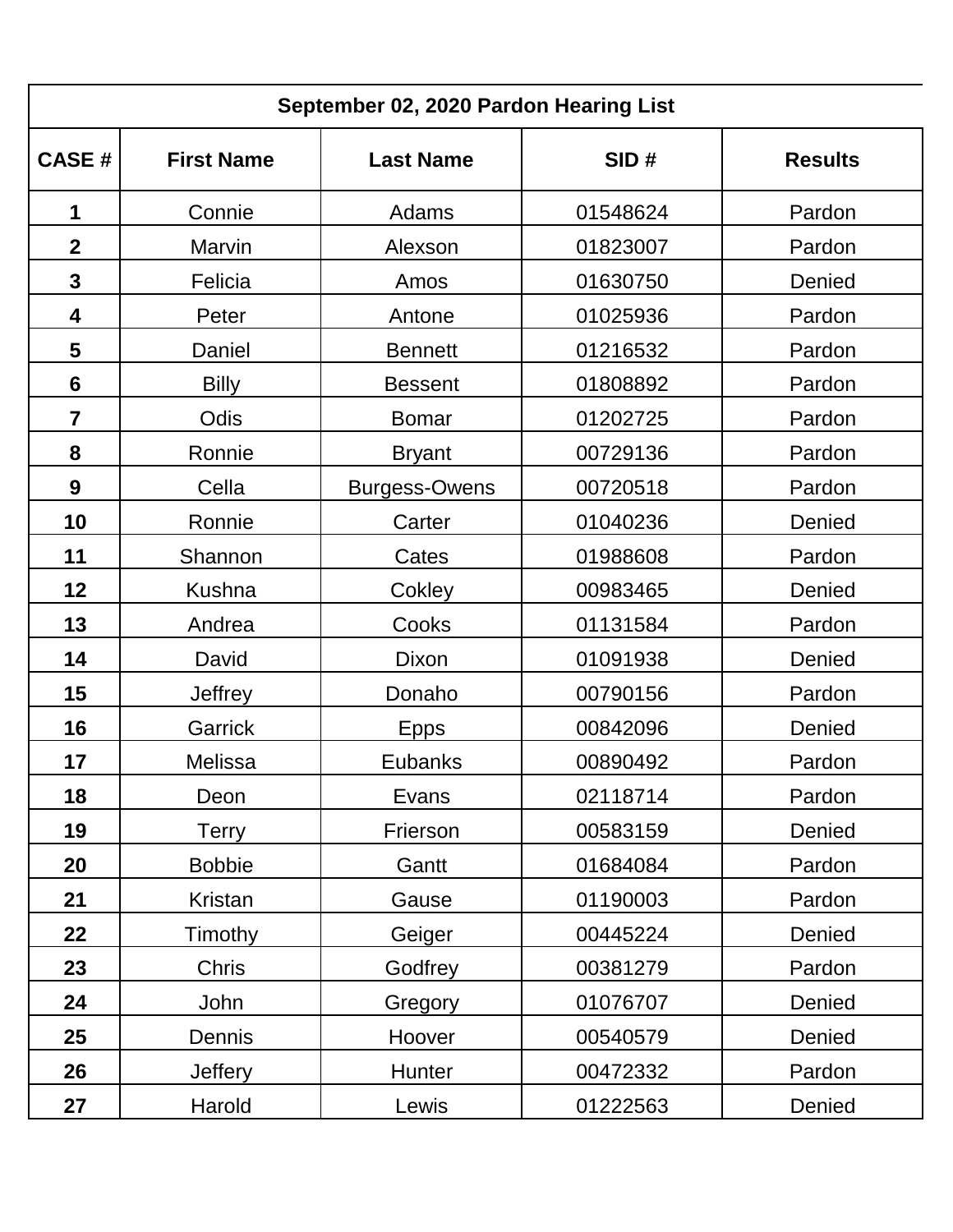| 28 | <b>Richard</b> | Lipkin Sr        | 01917432 | Denied |
|----|----------------|------------------|----------|--------|
| 29 | Jasmine        | <b>Matthews</b>  | 02025239 | Pardon |
| 30 | William        | <b>McClain</b>   | 00133319 | Pardon |
| 31 | George         | <b>McCormick</b> | 01083174 | Pardon |
| 32 | Johntaveas     | McLamore         | 02120086 | Pardon |
| 33 | Jerome         | <b>Mills</b>     | 02117731 | Denied |
| 34 | <b>Steven</b>  | <b>Morrow</b>    | 01889944 | Denied |
| 35 | Paul           | Newsome          | 02003742 | Pardon |
| 36 | Shawn          | Parker           | 00638358 | Pardon |
| 37 | Teresa         | Pernell          | 01322784 | Pardon |
| 38 | Lashane        | Pinckney         | 01056412 | Pardon |
| 39 | Cheryl         | Prater           | 01240144 | Pardon |
| 40 | Tameika        | Pringle          | 01102686 | Denied |
| 41 | James          | Prosser          | 01667931 | Denied |
| 42 | Richard        | <b>Richards</b>  | E0008654 | Denied |
| 43 | Joshua         | Robinson         | No SID   | Denied |
| 44 | Miakai         | Robinson         | 00921934 | Pardon |
| 45 | Zackery        | Rowland          | 01032655 | Pardon |
| 46 | Adrian         | Shaw             | 01382056 | Denied |
| 47 | Quincy         | <b>Sims</b>      | 02152686 | Denied |
| 48 | Courtney       | Sloan            | 00841445 | Pardon |
| 49 | Amy            | Smith            | 00942259 | Pardon |
| 50 | Eric           | Sowells          | 00731551 | Pardon |
| 51 | Daryl          | Spann            | 00508621 | Denied |
| 52 | Tawan          | Sullivan         | 00973289 | Denied |
| 53 | Christopher    | Taylor           | 01475767 | Denied |
| 54 | Jerry          | Taylor Jr        | 01351566 | Pardon |
| 55 | Curtis         | <b>Turner</b>    | No SID   | Pardon |
| 56 | David          | <b>Turner</b>    | 00415454 | Pardon |
| 57 | Roy            | Warren           | 02061945 | Denied |